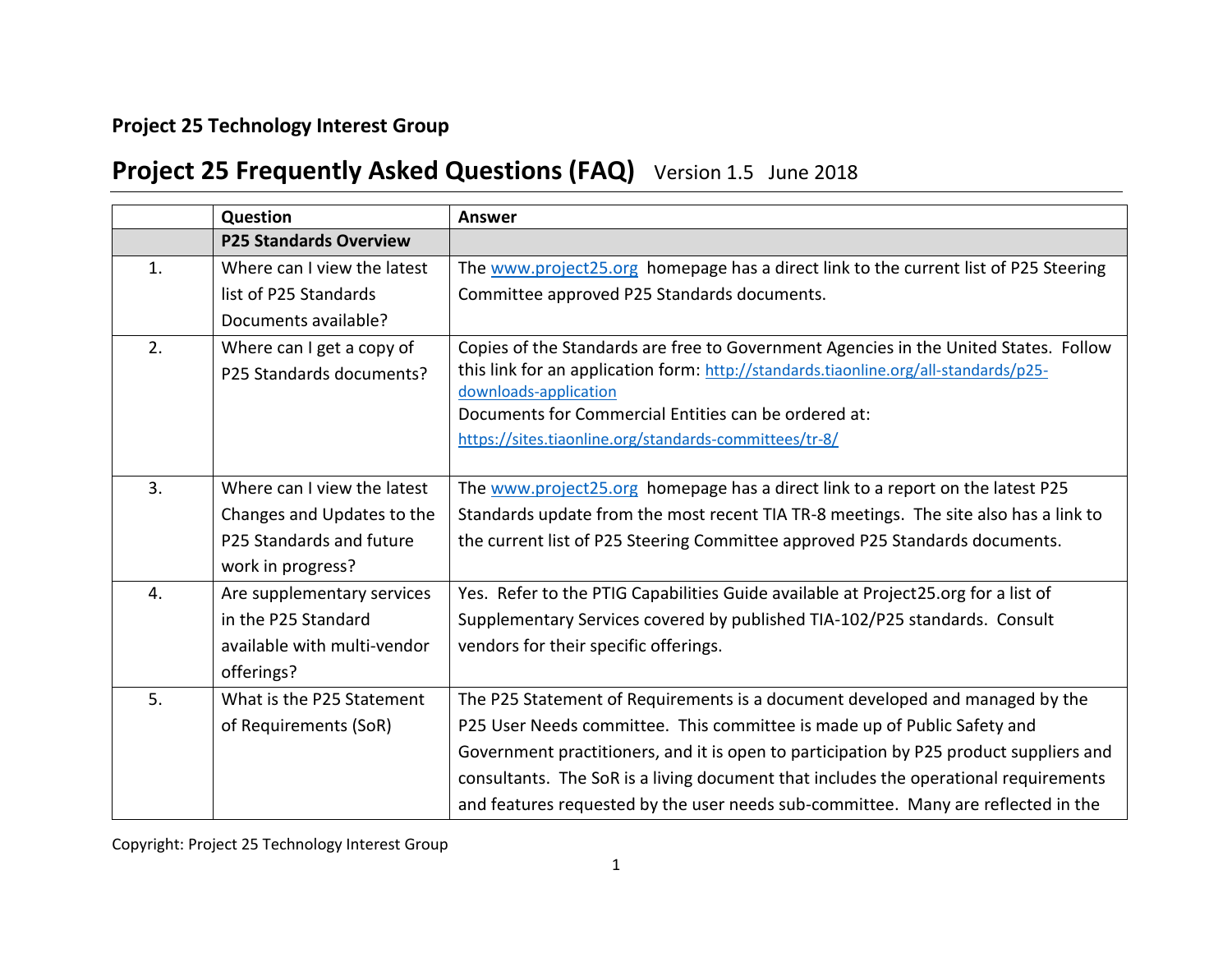|    |                               | existing P25 Suite of Standards, while others are for consideration in future P25       |
|----|-------------------------------|-----------------------------------------------------------------------------------------|
|    |                               | Standards development.                                                                  |
| 6. | How do I find which           | Refer to the PTIG Capabilities Guide available on the Project25.org home page. This     |
|    | operational requirements      | comprehensive guide lists all features and capabilities currently covered by the P25    |
|    | and features are covered in   | Standards. The most common differentiator for both subscriber and infrastructure        |
|    | the P25 Suite of Standards?   | equipment is the air interfaces. This guide groups the listed equipment capabilities by |
|    |                               | the currently available standardized air interfaces: FDMA Conventional, FDMA            |
|    |                               | Trunking, and TDMA Trunking. The Capabilities Guide also includes a section for Fixed   |
|    |                               | Network Equipment-Trunked ISSI/CSSI (voice and non-voice services) and Fixed            |
|    |                               | Network Equipment-FDMA Conventional-Fixed Station Control & Voice Services.             |
| 7. | How are P25 Standards         | The P25 Standard is a collection of documents and standards adopted by the P25          |
|    | documents created?            | Steering Committee. The TIA-102 series of standards makes up the bulk of the P25        |
|    |                               | Standard. To date, all documents included in the suite of P25 Standard Documents are    |
|    |                               | created and maintained by the TIA TR-8 Engineering Committee.                           |
|    |                               | Creating a new P25 Standard document typical results from a sequential, but iterative,  |
|    |                               | process between TIA TR-8 and P25 users as described below:                              |
|    |                               | User Needs Sub-committee Statement of Requirements (SoR) identifies a need              |
|    |                               | for a standard to enable interoperability of some "feature"                             |
|    |                               | APIC Task Group (combination of users and manufacturers) develops a draft               |
|    |                               | Standard                                                                                |
|    |                               | The associated TIA TR-8 Subcommittee prepares an official TIA-102 standard              |
|    |                               | for publication based on the APIC draft                                                 |
|    |                               | Project 25 Steering Committee adopts the TIA Standard as part of the suite of           |
|    |                               | P25 Standards                                                                           |
|    |                               | TIA publishes and maintains the TIA-102 standard                                        |
| 8. | What is the status of the P25 | The standard for Trunked TDMA Voice Channel operation is complete. A standard for       |
|    | Phase 2 Standard suite?       | TDMA Trunked Control Channel operation is in progress. Standards for TDMA Trunked       |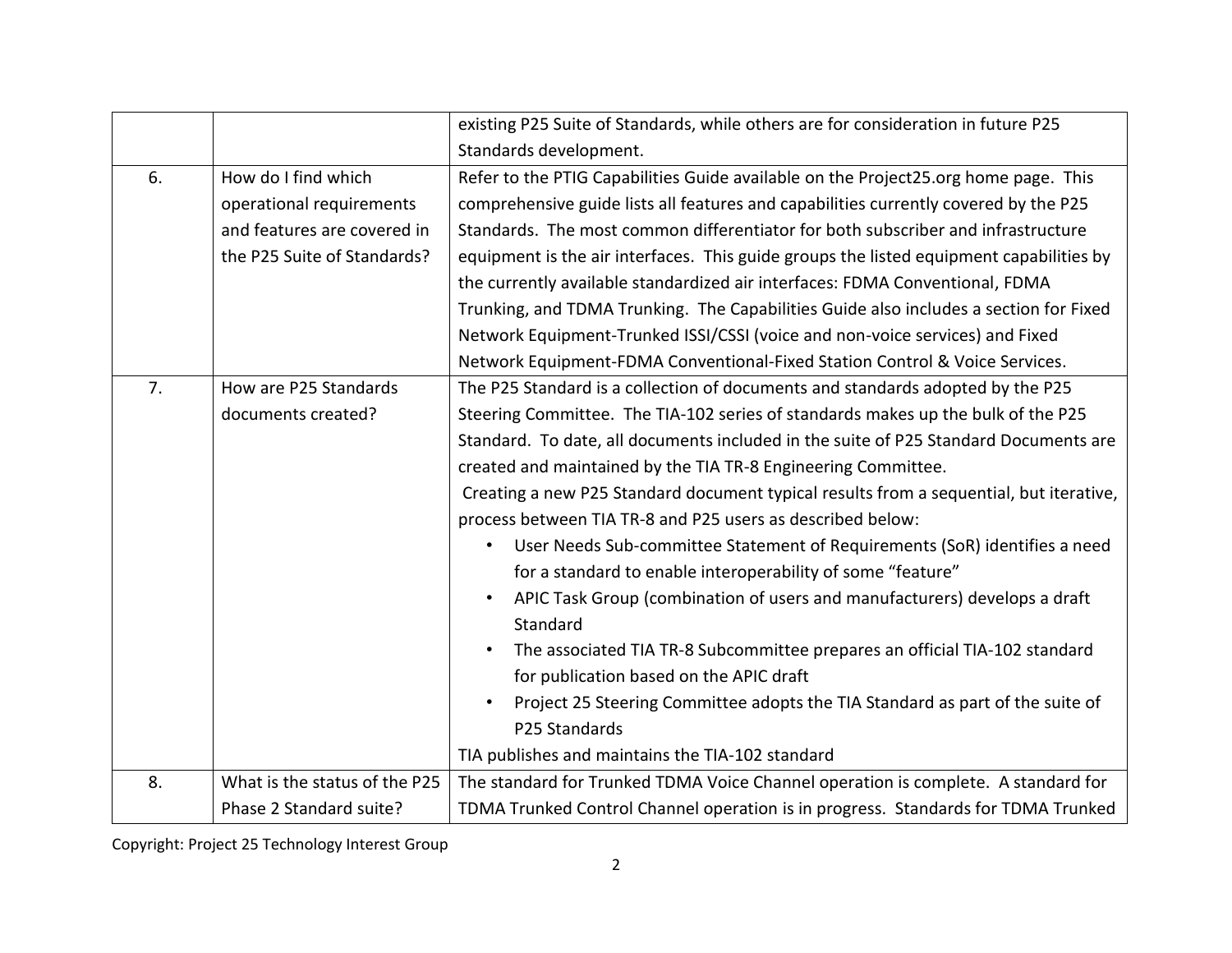|     |                                                                                                                 | Data Channel operation, TDMA Conventional Voice Channel operation and TDMA                                                                                                                                                                                                                                                                                                                                                                                                                                                                                                                                                                                                                                                                                                                                                                                                                          |
|-----|-----------------------------------------------------------------------------------------------------------------|-----------------------------------------------------------------------------------------------------------------------------------------------------------------------------------------------------------------------------------------------------------------------------------------------------------------------------------------------------------------------------------------------------------------------------------------------------------------------------------------------------------------------------------------------------------------------------------------------------------------------------------------------------------------------------------------------------------------------------------------------------------------------------------------------------------------------------------------------------------------------------------------------------|
|     |                                                                                                                 | Conventional Data Channel operation are all future work items for P25/TIA TR8.                                                                                                                                                                                                                                                                                                                                                                                                                                                                                                                                                                                                                                                                                                                                                                                                                      |
| 9.  | What is the status of P25<br>Phase 2 equipment<br>availability?                                                 | TDMA trunked voice is working in systems today for multiple vendor subscriber units.                                                                                                                                                                                                                                                                                                                                                                                                                                                                                                                                                                                                                                                                                                                                                                                                                |
| 10. | When will the P25 Standard<br>be complete?                                                                      | To address the evolving needs of users, and changing FCC/NTIA requirements, the P25<br>Standards must continually be updated to satisfy those revised requirements.<br>The P25 Standard will continue to evolve with new specifications and clarifications that<br>will resolve interoperability issues, add additional features, offer improved<br>performance, add security upgrades, offer new testing specs, and create additional<br>interfaces.                                                                                                                                                                                                                                                                                                                                                                                                                                               |
|     | <b>P25 Compliance Testing</b>                                                                                   |                                                                                                                                                                                                                                                                                                                                                                                                                                                                                                                                                                                                                                                                                                                                                                                                                                                                                                     |
| 11. | What is going on with the<br><b>Compliance Acceptance</b><br>Program (CAP) testing for<br>Project 25 equipment? | DHS OIC is updating and renewing the P25 CAP Testing program. An Advisory Panel<br>(AP) has been established replacing the Governing Board and new 2016 and 2017<br>Compliance Assessment Bulletins (CABs) have been posted. A number of P25 Test<br>Laboratories have been certified for CAP testing based on the 2016-released CABs.<br>Testing based on the 2010 CABs is available in currently recognized labs but Any<br>SDoCs/STRs from testing done using the 2010 CABs will need to be re-submitted based<br>on the 2016 CABs by the end of February 2018. The new CABs include additional tests.<br>Previous testing does not need to be repeated for cases where the subject equipment<br>has not changed and the test itself has not changed. Information and details about<br>P25 CAP testing and the 2016 CABs can be found at https://www.dhs.gov/science-and-<br>technology/p25-cap. |
| 12. | Where can I view CAP                                                                                            | P25 CAP testing results are posted on the DHS P25                                                                                                                                                                                                                                                                                                                                                                                                                                                                                                                                                                                                                                                                                                                                                                                                                                                   |
|     | testing results                                                                                                 | website. (https://www.dhs.gov/science-and-technology/p25-cap). All the previously<br>published and new Suppliers' Declaration of Compliance (SDoCs) documentation and                                                                                                                                                                                                                                                                                                                                                                                                                                                                                                                                                                                                                                                                                                                               |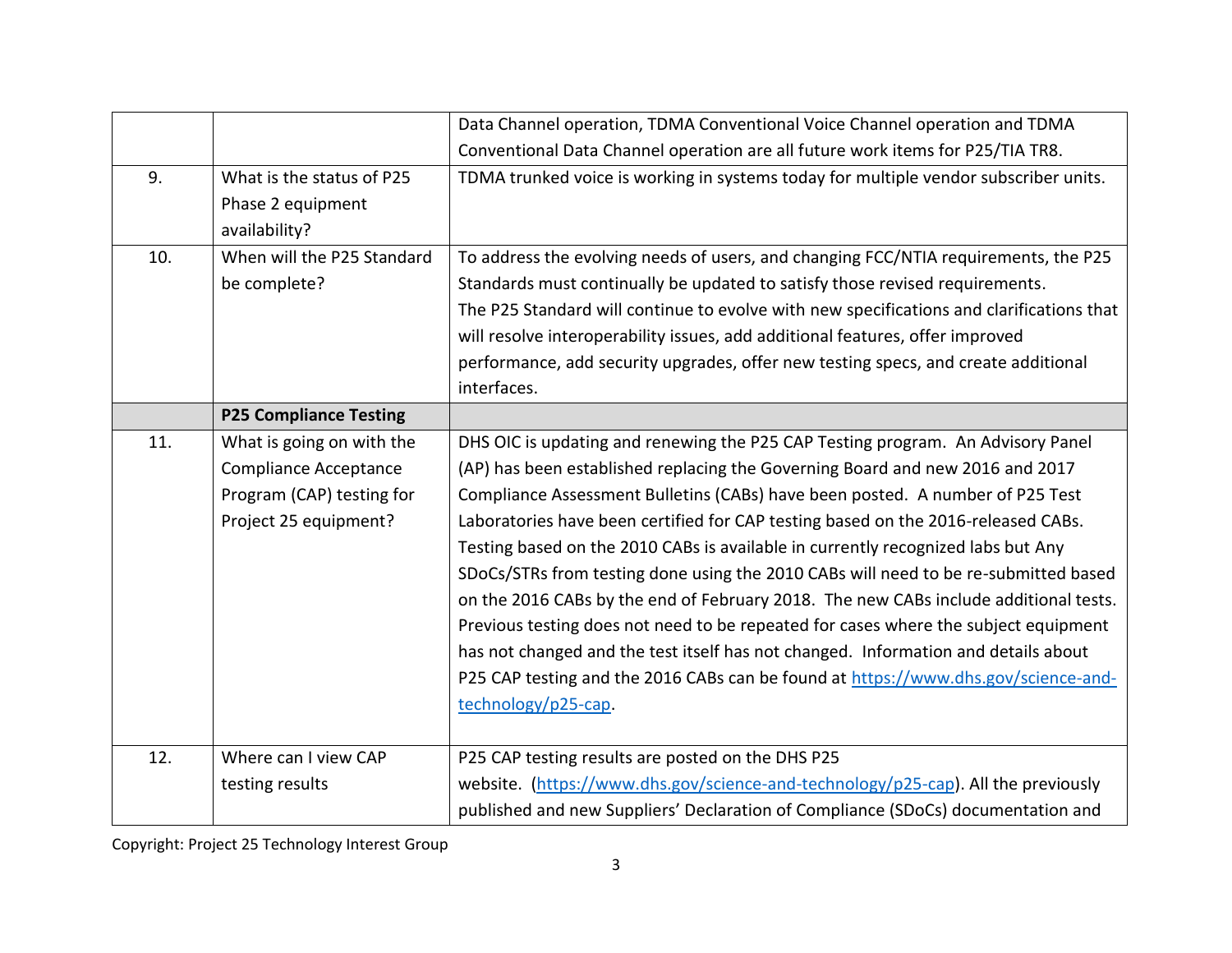|     |                                                     | Summary Test Reports (STR) can be found at this site. If there are questions about any                                                                                                                                                                                                                                                                                                                                                                                                                                                                                                                                                                                                                                              |
|-----|-----------------------------------------------------|-------------------------------------------------------------------------------------------------------------------------------------------------------------------------------------------------------------------------------------------------------------------------------------------------------------------------------------------------------------------------------------------------------------------------------------------------------------------------------------------------------------------------------------------------------------------------------------------------------------------------------------------------------------------------------------------------------------------------------------|
|     |                                                     | documentation, please send the questions to P25CAP @hq.dhs.gov.                                                                                                                                                                                                                                                                                                                                                                                                                                                                                                                                                                                                                                                                     |
| 13. | Are CAP tested products<br>"Certified" to meet P25? | The word "Certified" is not used in the description of CAP testing by DHS, NIST, TIA, or<br>the PTIG member companies. A more appropriate statement would be: "The posting<br>of SDoCs & STRs on the DHS OIC P25 CAP website means that the referenced products<br>have been tested for specific features, functions and services listed in the P25 CAP<br>Summary Test Report (STR), validated by a P25 CAP recognized P25 Test laboratory<br>and approved by DHS OIC to be posted on the DHS OIC P25 CAP<br>website https://www.dhs.gov/science-and-technology/p25-cap. If the SDoC and STR<br>documents are not posted on the DHS website, they have yet to be approved by DHS<br>OIC.                                           |
| 14. | How are P25 Test<br>Documents created?              | P25 Test standards are typically created along with the associated P25 standard in TIA<br>sub-committees.                                                                                                                                                                                                                                                                                                                                                                                                                                                                                                                                                                                                                           |
| 15. | What are RCATs ?                                    | "RCATS are TSBs, Telecommunications Systems Bulletins, and as such, are<br>recommendations and not standards. The following describes how RCATS,<br>Recommended Compliance Assessment Test, are created.<br>RCAT drafted by the creators of the associated TIA Standards with Industry lead<br>and consultation with User Agency representatives.<br>Project 25 Steering Committee adopts the TIA RCAT TSB as part of the suite of<br>P25 Standards.<br>TIA publishes and maintains the P25 RCAT TSB.<br>P25 Steering Committee forwards P25 RCAT TSB to the DHS Compliance<br>$\bullet$<br>Assessment Program (CAP) Advisory Panel (AP) for consideration during<br>Compliance Assessment Bulletin (CAB) creation or modification. |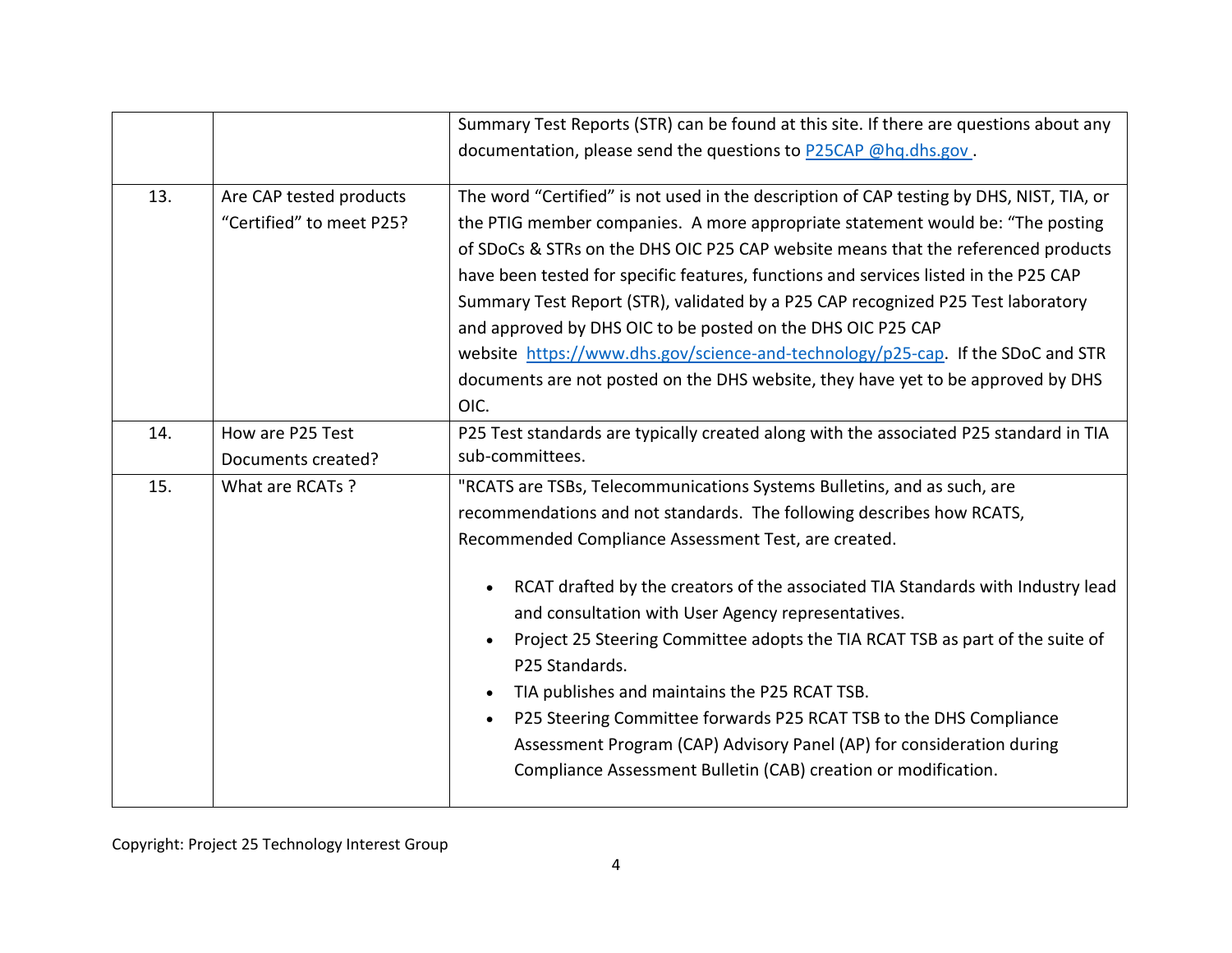| 16. | What are CABs ?                                                              | The Compliance Assessment Bulletins (CABs) are the official documents used in P25<br>CAP Test laboratories for testing. CABs are published by DHS OIC.                                                                                                                                                                                                                                                                                                                                                                                                                                                                                                                                                                                                                                                                                                                                                                                                                                                                                                                                                                                                                                                                    |
|-----|------------------------------------------------------------------------------|---------------------------------------------------------------------------------------------------------------------------------------------------------------------------------------------------------------------------------------------------------------------------------------------------------------------------------------------------------------------------------------------------------------------------------------------------------------------------------------------------------------------------------------------------------------------------------------------------------------------------------------------------------------------------------------------------------------------------------------------------------------------------------------------------------------------------------------------------------------------------------------------------------------------------------------------------------------------------------------------------------------------------------------------------------------------------------------------------------------------------------------------------------------------------------------------------------------------------|
|     | <b>Benefits of P25</b>                                                       |                                                                                                                                                                                                                                                                                                                                                                                                                                                                                                                                                                                                                                                                                                                                                                                                                                                                                                                                                                                                                                                                                                                                                                                                                           |
| 17. | Is Project 25 Public Safety<br>Grade?                                        | Yes, for a number of reasons including:<br>A "Public Safety Grade" Communications Standard, first and foremost, provides a<br>set of features capabilities and services required by the diverse group of Public<br>Safety users. The Project 25 User Needs Sub-Committee (UNS) has defined those<br>required features and the Project 25 Suite of Standards supports those features.<br>Manufacturers take the features and specifications defined by the Project 25<br>$\bullet$<br>Standard and implement them in reliable software, hosted on rugged hardware<br>platforms that are exhaustively tested to meet the performance and<br>interoperability specifications prescribed by the Project 25 Suite of Standards.<br>These software and hardware platforms are then combined and implemented as a<br>$\bullet$<br>Project 25 System in a highly reliable, highly resilient manner, with, redundant<br>elements, backup power, etc. These systems are designed to cover a specified<br>geographic area with extra margin for coverage reliability.<br>Multi-vendor solutions enabling interoperability exist offering Public Safety<br>$\bullet$<br>agencies competition and options for cost effective sourcing. |
| 18. | What are the benefits of<br>using P25 radio equipment<br>on the Fire ground? | Benefits of using P25 mission critical radio equipment on the Fire ground include:<br>The dual-rate vocoder developed for P25 Phase 2 included improved<br>$\bullet$<br>performance in background noise. Manufacturers have also added background<br>noise reduction algorithms to their radio products in addition to the vocoder<br>improvements. P25 equipment can achieve 10 to as much as 25 dB<br>improvements in background noise reduction.<br>Tone Signaling - DTMF, Knox and single tone is now supported in the vocoder.                                                                                                                                                                                                                                                                                                                                                                                                                                                                                                                                                                                                                                                                                       |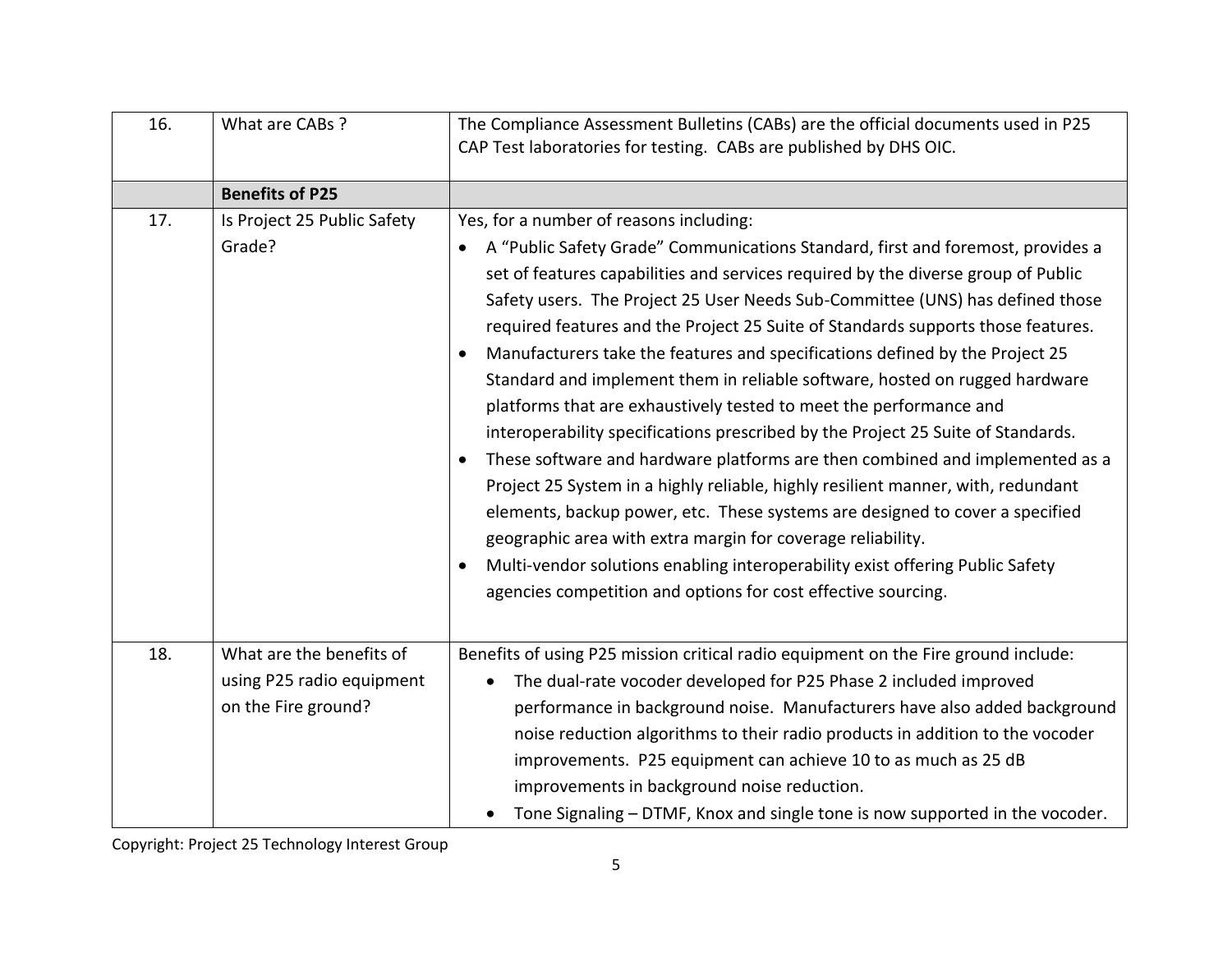|     |                               | Improved Coverage - P25 Phase 1 technology is about +7dB better than 25 KHz<br>$\bullet$<br>Analog.<br>Enhanced Signaling - Talking Party ID, Group Calls, Unit-to-Unit Calls, All Calls,<br>Emergency Alerts, Emergency Calls, Call Alerts, Radio Check, Radio Unit<br>Monitoring and others.<br>Manufacturers have developed P25 Pagers and have added Integrated GPS<br>receivers to provide location information. |
|-----|-------------------------------|-----------------------------------------------------------------------------------------------------------------------------------------------------------------------------------------------------------------------------------------------------------------------------------------------------------------------------------------------------------------------------------------------------------------------|
| 19. | What is the difference        | From the perspective of the user, "automatic roaming" refers to the radio's ability to                                                                                                                                                                                                                                                                                                                                |
|     | between Automatic roaming     | move from the coverage of one RF site, or system to another without user intervention                                                                                                                                                                                                                                                                                                                                 |
|     | and Manual roaming in a       | (or often even user knowledge). The user's radio automatically knows when coverage                                                                                                                                                                                                                                                                                                                                    |
|     | P25 System?                   | is degrading, it automatically searches for better coverage, and then automatically                                                                                                                                                                                                                                                                                                                                   |
|     |                               | switches and registers with the new RF site's control channel.                                                                                                                                                                                                                                                                                                                                                        |
|     |                               | Alternatively, "manual roaming" from the user's perspective requires the user to                                                                                                                                                                                                                                                                                                                                      |
|     |                               | physically select the new site, or system using radio control methods (i.e. menu,                                                                                                                                                                                                                                                                                                                                     |
|     |                               | selector, etc.). The radio then tunes to the newly selected site frequency and attempts                                                                                                                                                                                                                                                                                                                               |
|     |                               | to register on the new RF site's control channel. Identity management programming                                                                                                                                                                                                                                                                                                                                     |
|     |                               | for the roaming radios and infrastructure is key to successful reliable roaming. A                                                                                                                                                                                                                                                                                                                                    |
|     |                               | Whitepaper on P25 Roaming and Identity Management is available at                                                                                                                                                                                                                                                                                                                                                     |
|     |                               | http://www.project25.org/                                                                                                                                                                                                                                                                                                                                                                                             |
|     | <b>P25 Interoperability</b>   |                                                                                                                                                                                                                                                                                                                                                                                                                       |
| 20. | We are going to a new P25     | A variety of manufacturers offer interoperability products and consoles that provide                                                                                                                                                                                                                                                                                                                                  |
|     | system in our rural area. All | hard and soft patches between conventional analog and P25 trunking. Other network                                                                                                                                                                                                                                                                                                                                     |
|     | of the systems around us are  | vendors also support mapping from conventional to trunking user groups without                                                                                                                                                                                                                                                                                                                                        |
|     | conventional analog. How      | patching. See the PTIG WEB project25.org Member tab for a full range of solutions.                                                                                                                                                                                                                                                                                                                                    |
|     | can we interoperate?          |                                                                                                                                                                                                                                                                                                                                                                                                                       |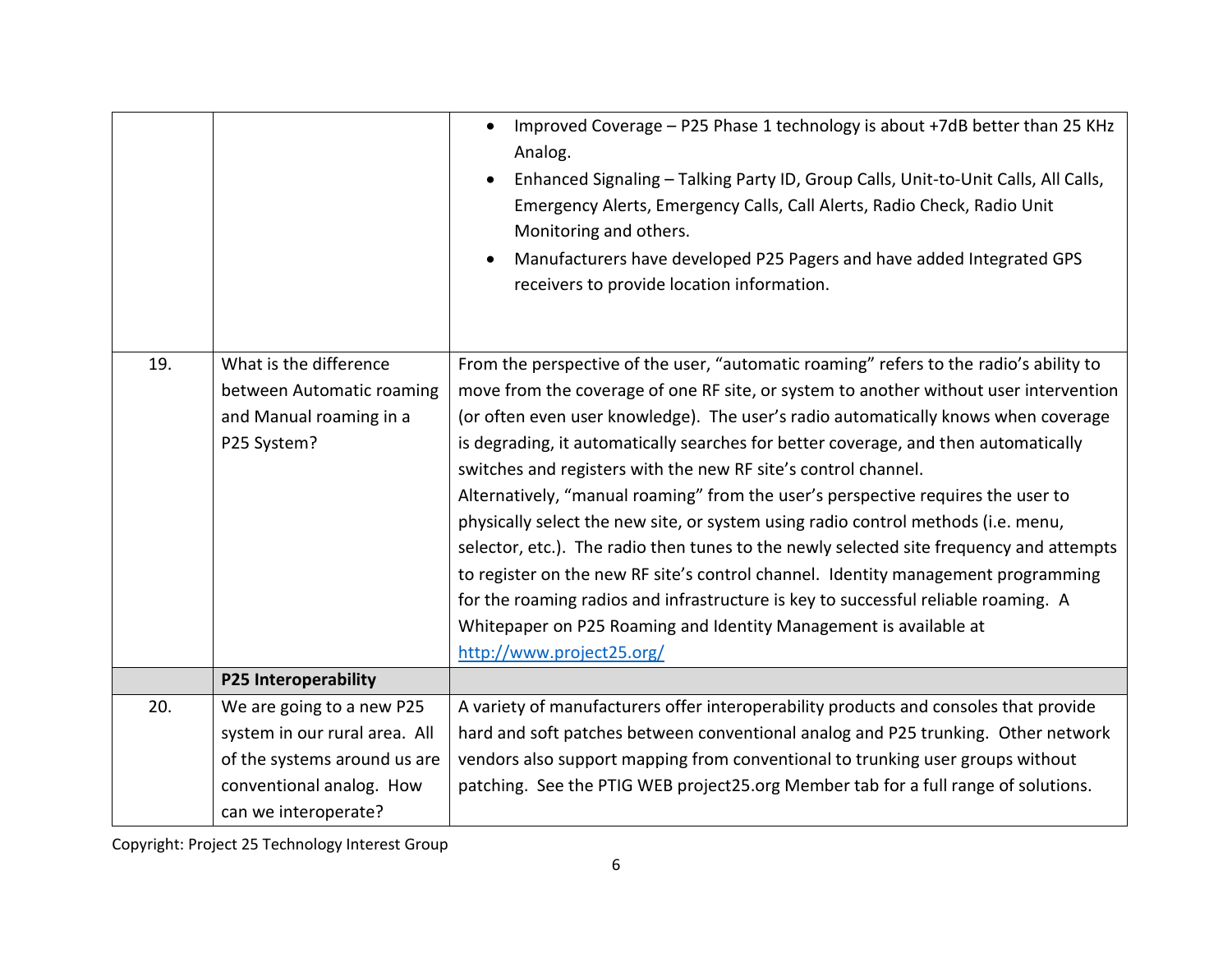| 21. | A new P25 system is building      | The systems operator of your regional P25 network is the key to access for new users.    |
|-----|-----------------------------------|------------------------------------------------------------------------------------------|
|     | out in my region. I have a        | Most have standard policies and procedures to accomplish this. Call them to              |
|     | P25 radio, how do I get           | understand the things that can affect your ability to get access: Radio programming      |
|     | access?                           | policy, frequency band used by the system, if the system is a P25 Phase 1 or P25 Phase   |
|     |                                   | 2 system, and what the rev level is for the systems trunking software.                   |
| 22. | How do I migrate my old           | A variety of P25 consultants exist to assist your organization in capturing user needs   |
|     | analog proprietary trunking       | and defining options that are both operationally and commercially in your                |
|     | system to P25                     | organizations best interest. A variety of manufacturers offer interoperability products, |
|     |                                   | network bridges and patches. Other network vendors also support mapping from             |
|     |                                   | conventional to trunking user groups without patching. See the PTIG WEB                  |
|     |                                   | project25.org Member tab for a full range of solutions.                                  |
| 23. | We want to talk to a neutral      | Contact the PTIG director who will query the involved vendors for possible solutions.    |
|     | party about P25                   | mailto:director@project25.org. A variety of P25 consultants exist to assist you.         |
|     | interoperability issues           |                                                                                          |
|     | between different vendors.        |                                                                                          |
|     | Who can help?                     |                                                                                          |
|     | <b>P25 Multi-Vendor Solutions</b> |                                                                                          |
| 24. | What do I need to consider        | This is ultimately up to the system operator but in general, radios must operate in the  |
|     | to get multiple portable and      | frequency band used for the system. In addition, the subscriber unit features offered    |
|     | mobile radio vendors on a         | should be compared to the features required within the system. When offered              |
|     | P25 System?                       | features, match required features, requesting interoperability test data from the        |
|     |                                   | specific manufacturers is recommended. Project 25 Phase 1 Subscriber compatibility       |
|     |                                   | and Interoperability for different vendors and different software revision levels can be |
|     |                                   | confirmed using CAP test data found on the DHS WEB. https://www.dhs.gov/science-         |
|     |                                   | and-technology/p25-cap Contact potential vendors to confirm their position on            |
|     |                                   | interoperability with other P25 products and systems.                                    |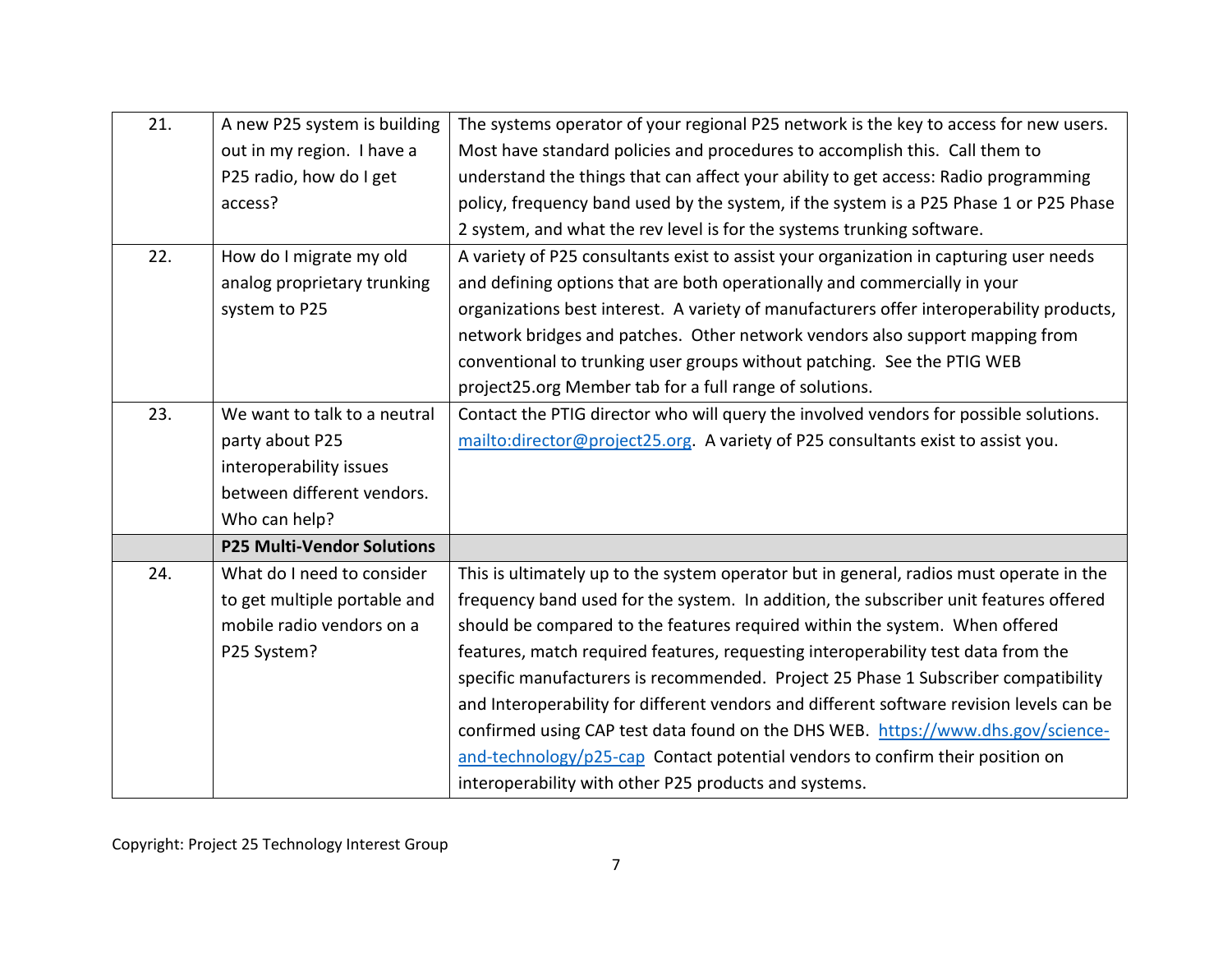|     |                              | Best results for interoperability and sharing occur when the radios are programmed to  |
|-----|------------------------------|----------------------------------------------------------------------------------------|
|     |                              | offer common channel/Talk group names and zone architecture. Enabled features          |
|     |                              | should be consistent when possible, all features do not have to be offered to all user |
|     |                              | groups.                                                                                |
| 25. | Are there any examples of    | PTIG members have identified over 2100 (1299 Conventional and 842 Trunking) P25        |
|     | P25 systems on the air today | Systems on the air today, and more are in the planning stage. Many have multiple       |
|     | with multiple vendor         | vendor's P25 subscriber units approved for use on their systems. Alaska, Wyoming,      |
|     | subscriber units approved    | Dallas/Fort Worth, The City of Wichita, and Lancaster County PA are just a few         |
|     | for operation on the         | examples of systems using multiple subscriber units.                                   |
|     | system?                      |                                                                                        |
| 26. | I currently am on a          | The P25 Statement of Requirements states that support of analog is mandatory for       |
|     | conventional analog system.  | Phase 1 radios and optional for Phase 2 radios. Phase 1 subscriber units typically     |
|     | A new P25 trunking system    | include backward compatibility to analog operation.                                    |
|     | is available in my area.     | If your system and the P25 system are in the same frequency band you can choose a      |
|     | What choices do I have for   | single band radio. P25 Multi band radios are available for interoperability between    |
|     | subscriber units that will   | systems with different frequency bands (example 700/800 MHz trunking to VHF 136-       |
|     | work with both?              | 174 MHz conventional). In addition, Interoperability products can create hard patches  |
|     |                              | between conventional analog and P25 trunking. Other network vendors also support       |
|     |                              | mapping from conventional to trunking user groups without patching. See the PTIG       |
|     |                              | WEB project25.org Products Tab:                                                        |
|     |                              | http://www.project25.org/index.php/products/products-and-services for a full range     |
|     |                              | of solutions.                                                                          |
| 27. | Why do we have a P25         | Many agencies are currently operating with products from multiple vendors on the       |
|     | system but my system         | open P25 Standard. There are 15 infrastructure suppliers and 13 subscriber unit        |
|     | operator says we can only    | suppliers building Project 25 interoperable equipment. If you can buy only one brand   |
|     | buy one brand of radio?      | it may be because it is the policy of your system operator based on the economics of   |
|     |                              | maintaining multiple brands of equipment. Or, it may be that you have manufacturer     |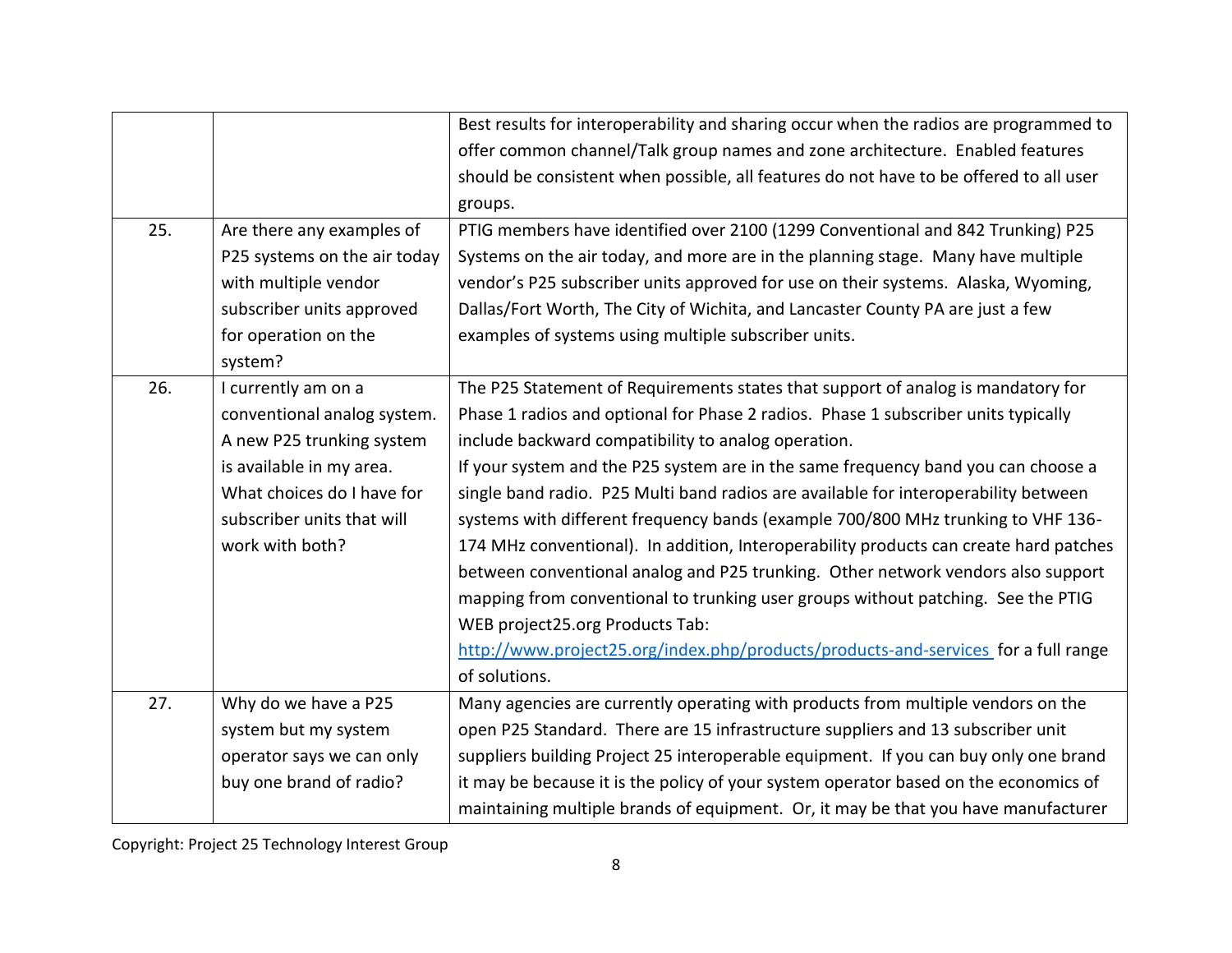|     |                               | specific features or capabilities in your system that are offered by only one vendor and |
|-----|-------------------------------|------------------------------------------------------------------------------------------|
|     |                               | are not covered by the Project 25 suite of standards.                                    |
| 28. | Are there any examples of     | Yes. Examples include A Dallas/Fort Worth 700 MHz "overlay" uses Harris and              |
|     | P25 system infrastructure     | Motorola subsystems linked using the P25 ISSI interface. A number of similar             |
|     | from different vendors        | deployments are in place or in planning including in Florida, Oklahoma and southern      |
|     | linked to make a single       | Texas. The Motorola Front Range Communications Consortium (FRCC) network is              |
|     | system?                       | linked to the Airbus DS Communications network in Westminster, CO via the Project25      |
|     |                               | ISSI.                                                                                    |
|     |                               | The Airwave P25 Solution Centre in Melbourne Australia, uses the P25 ISSI to connect     |
|     |                               | Tait and Etherstack Networks. The Idaho National Labs system use the ISSI to connect     |
|     |                               | an Etherstack P25 network to a Harris P25 network.                                       |
| 29. | If I have one manufacturer's  | Yes, if your RFSS includes a Console Subsystem Interface (CSSI). As long as the RF and   |
|     | P25 trunked RF Subsystem      | the console manufacturer's systems both support the P25 CSSI, you can pick               |
|     | (RFSS), can I use a different | whichever RFSS and Console System that best suits your needs. However, it is prudent     |
|     | manufacturer's consoles?      | to consult with both manufacturer's to verify their prior integration testing and to     |
|     |                               | verify the supported P25 features. Consult the new Project 25 Capabilities Guide for a   |
|     |                               | list of capabilities supported by the CSSI.                                              |
| 30. | Are there real-life examples  | Yes. Monmouth County NJ uses Zetron consoles to manage a Motorola Phase 2                |
|     | of P25 Trunked RF             | Trunked network. A variety of Energy Companies have connected consoles from              |
|     | Subsystems from one           | Pantel, Avtec, Exacom, IDS and Zetron to an Etherstack P25 network. The Airwave P25      |
|     | manufacturer being            | Solution Centre in Melbourne Australia, uses networks connected individually to a        |
|     | connected to a console        | Zetron console system via CSSI. Within the network environment Tait/Icom/Codan           |
|     | system of another             | base stations are used. The trunked networks are usually located in Sydney, the ACOM     |
|     | manufacturer using the P25    | equipment for the Zetron console is located in Brisbane.                                 |
|     | CSSI?                         |                                                                                          |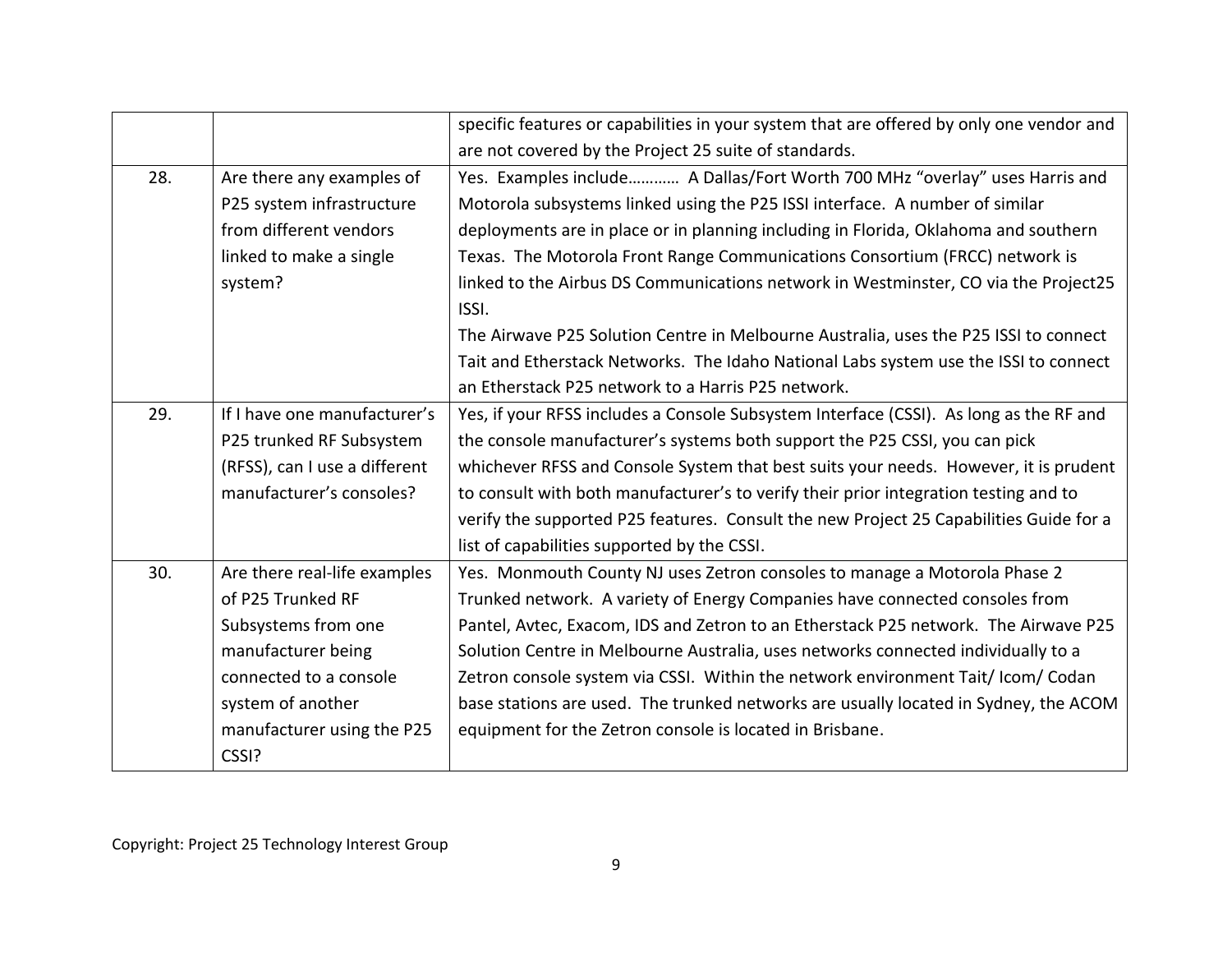| 31. | If I am connecting to a single   | Yes, if your RFSS/CSS provides a Conventional Fixed Station Host and the Fixed Station    |
|-----|----------------------------------|-------------------------------------------------------------------------------------------|
|     | manufacturer's P25               | manufacturer supports the Digital Fixed Station Interface (DFSI). See TIA-102.BAHA -      |
|     | <b>Conventional RF Subsystem</b> | Fixed Station Interface for further information.                                          |
|     | (RFSS) or Conventional           |                                                                                           |
|     | Console Subsystem (CSS) can      |                                                                                           |
|     | I connect a base station or      |                                                                                           |
|     | repeater from a different        |                                                                                           |
|     | manufacturer?                    |                                                                                           |
| 32. | "If I have one                   | Yes, If your current and future RFSSs can support an ISSI Interface. However, it is       |
|     | manufacturer's P25 trunked       | prudent to consult with both manufacturers to verify their prior integration testing      |
|     | RF Subsystem (RFSS) and          | and to verify the supported P25 features.                                                 |
|     | want to add additional RF        |                                                                                           |
|     | Subsystems to expand my          |                                                                                           |
|     | system, Can I use RF             |                                                                                           |
|     | Subsystems from a different      |                                                                                           |
|     | manufacturer?"                   |                                                                                           |
|     | <b>P25 Encryption</b>            |                                                                                           |
| 33. | What Security interfaces and     | AES Encryption (voice and CAI data packets), DES Encryption for backwards                 |
|     | services are currently           | compatibility (voice and CAI data packets), Key Fill Interface to the Radio, Over the Air |
|     | covered by the P25               | Rekeying service, Inter KMF Interface, Authentication of radios and infrastructure in     |
|     | standard?                        | Trunking.                                                                                 |
| 34. | What additional Security         | Key Fill Interface to the KMF, Authentication Facility and between Key Fill devices.      |
|     | Interfaces and Services are      | Link Layer Encryption for protection of Control signaling and group/individual IDs on     |
|     | being worked on in TIA/P25?      | the trunking control channel, trunked and conventional voice channels and trunked         |
|     |                                  | and conventional data channels.                                                           |
|     |                                  |                                                                                           |
|     |                                  |                                                                                           |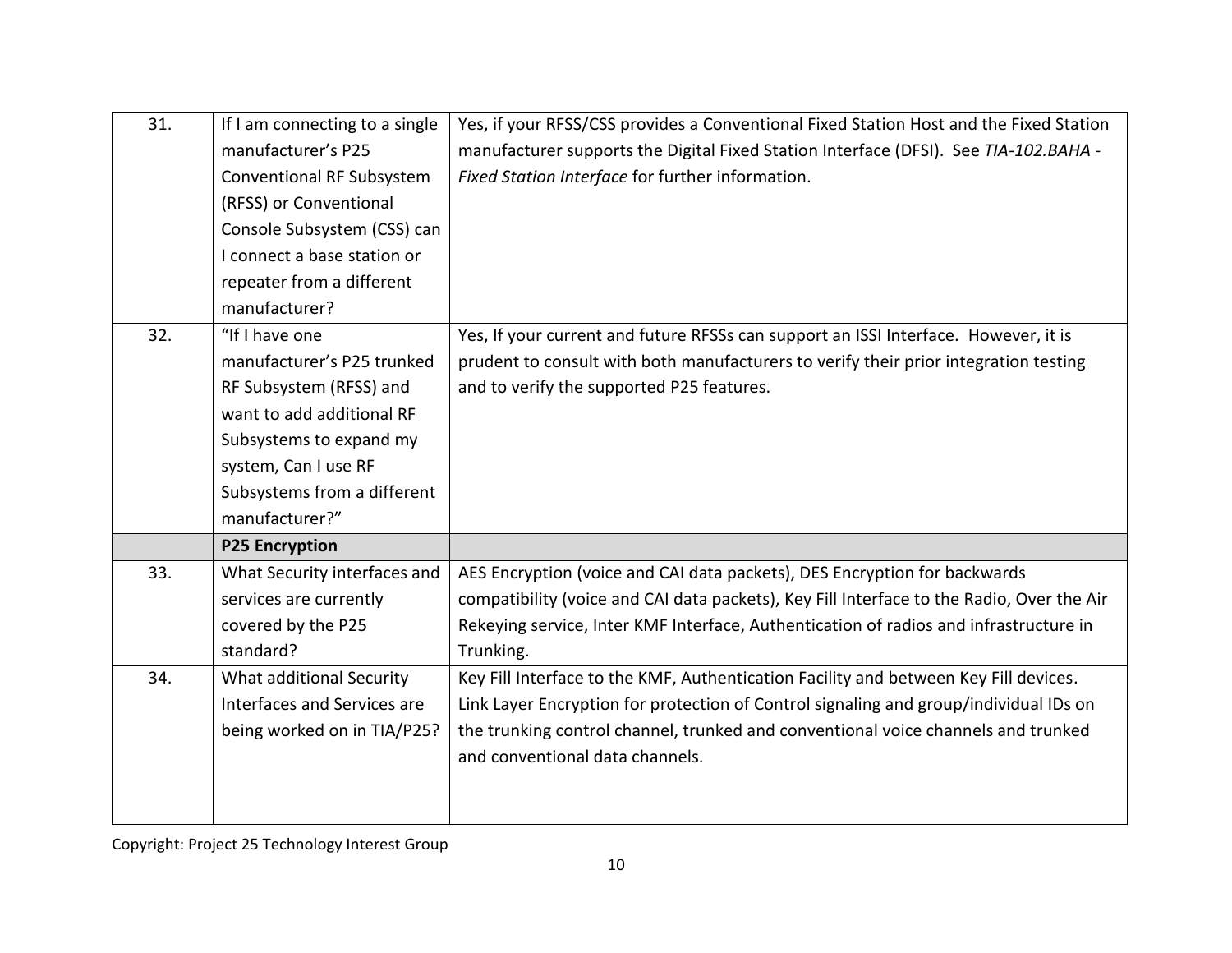|     | <b>P25 and Other Technologies</b> |                                                                                          |
|-----|-----------------------------------|------------------------------------------------------------------------------------------|
| 35. | Does the future FirstNet LTE      | No, many Public Safety and Industry technology experts and organizations including       |
|     | broadband data network            | the National Public Safety Telecommunications Council (NPSTC), DHS Office of             |
|     | make P25 obsolete?                | Emergency Communications, and First-Net themselves are on the record that Project        |
|     |                                   | 25 is the standard for government and public safety communication systems today and      |
|     |                                   | will remain as the primary technology for secure interoperable voice systems for         |
|     |                                   | decades to come. LTE broadband for Public Safety will mature and be built out over       |
|     |                                   | the next few years offering many valuable and exciting new interoperable data            |
|     |                                   | services. It is expected that the technologies will complement one another and be        |
|     |                                   | merged at both the infrastructure and subscriber unit level.                             |
| 36. | What are the benefits of P25      | Benefits of P25 over TETRA include: Backward compatibility to existing systems           |
|     | equipment over TETRA              | including analog, fewer sites needed for large geographic coverage, and well             |
|     | equipment?                        | developed direct "unit to unit" operation for radios working outside of the              |
|     |                                   | infrastructure coverage. P25 is the established technology of choice for Federal, State, |
|     |                                   | and Local government radio systems. Project 25 devices and systems comply with US        |
|     |                                   | narrow band regulations for 12.5 kHz in VHF/UHF/ bands, and 6.25kHz efficiency with      |
|     |                                   | Project 25 Phase 2 in 700 MHz                                                            |
| 37. | Is P25 interoperable with         | No they are not directly interoperable technologies. A strength of the P25 suite of      |
|     | NEXEDGE, MOTOTRBO, or             | standards is the breadth of defined interfaces. Most of the other standards mentioned    |
|     | DMR?                              | have only published standards for the CAI. There are a variety of manufacturers who      |
|     |                                   | offer interoperability products and consoles that provide hard and soft patches          |
|     |                                   | between these protocols and P25 at a voice level and some that can route metadata like   |
|     |                                   | the Caller ID.                                                                           |
| 38. | What is the difference            | P25 provides a number of Public Safety features that DMR does not. P25 has been          |
|     | between DMR and P25?              | more closely scrutinized by the US government, the consultant community, and others      |
|     |                                   | to document the degree to which the standard meets public safety needs,                  |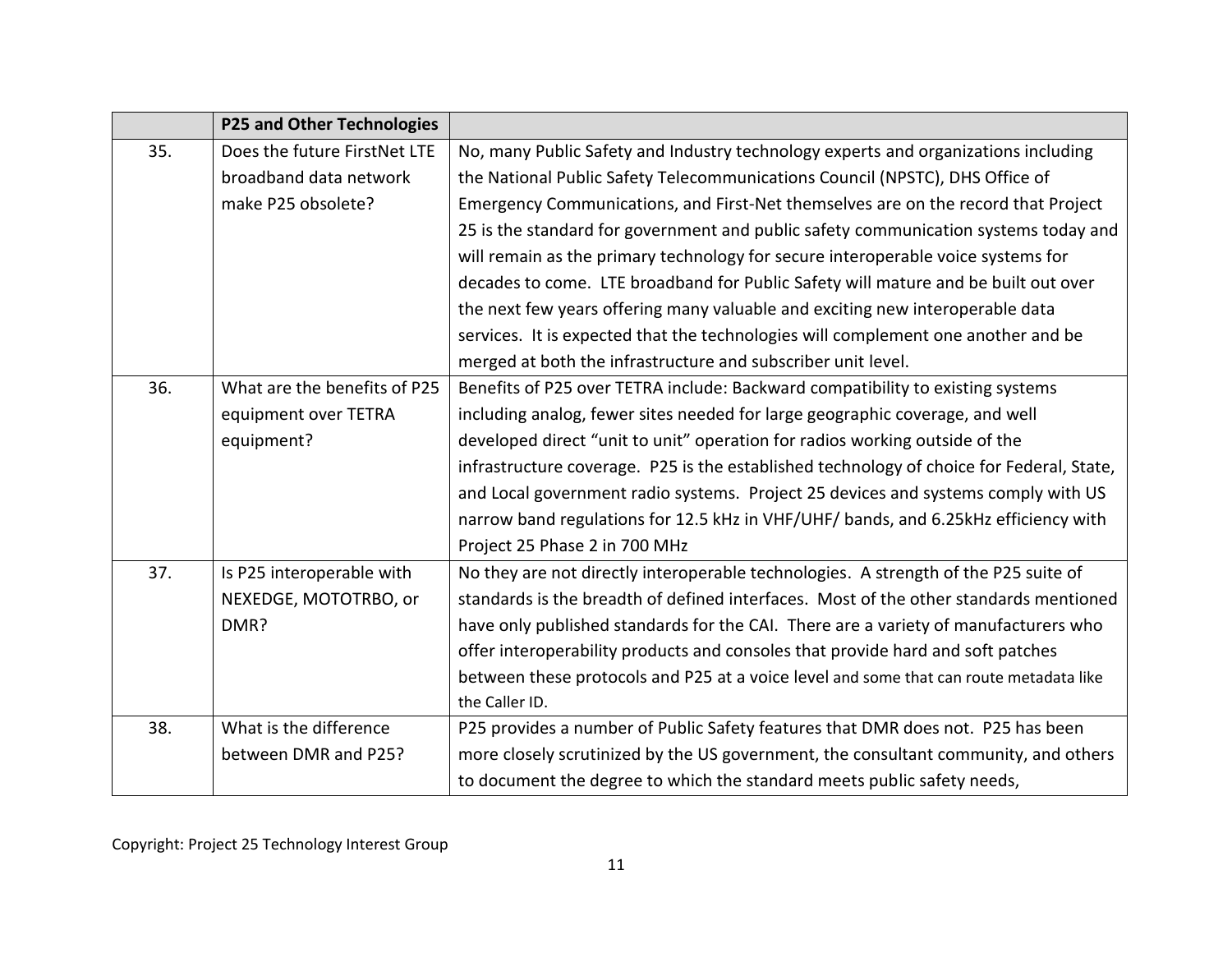|     |                             | manufacturers are following the standard, and the extent to which products are            |
|-----|-----------------------------|-------------------------------------------------------------------------------------------|
|     |                             | interoperable.                                                                            |
| 39. | What is the range           | Range is dependent on operating band, noise level at the site, receiver design and        |
|     | comparison between P25      | performance specs which vary by radio and by manufacturer. It is best to consult the      |
|     | digital and narrowband      | manufacturer of the radio of interest for range performance predictions. TIA TSB-88       |
|     | analog?                     | discusses coverage prediction and measurement techniques.                                 |
|     |                             | All LMR systems including analog are now required to operate on 12.5 KHz channels in      |
|     |                             | VHF and UHF bands. Testing has shown that narrow banding can have pronounced              |
|     |                             | effects when RF channel impairments and background noise are considered.                  |
|     |                             | P25 offers better range for users in the required narrowband world. P25 Phase 1           |
|     |                             | technology is about +7dB better than 25 KHz Analog and close to +10dB better than         |
|     |                             | the newly required 12.5 kHz analog for the same Delivered Audio Quality (DAQ).            |
|     |                             | Although P25 has improved coverage over analog, and significantly over narrowband         |
|     |                             | analog, concerns with the difference in real world operation cannot be ignored. In        |
|     |                             | general, a digital receiver will provide a good quality signal to a greater range than an |
|     |                             | analog receiver and then effectively stop receiving once the range limits are reached.    |
|     |                             | Typically in these conditions the corresponding analog audio is still detectable but is   |
|     |                             | virtually incomprehensible due to the poor signal-to-noise ratio and thus it is of little |
|     |                             | practical use. Technically the analog signal may have greater range, but may have a       |
|     |                             | significantly smaller useful range.                                                       |
|     |                             |                                                                                           |
|     |                             |                                                                                           |
|     | P25 Tech Tips               |                                                                                           |
| 40. | My old conventional analog  | A "squelch burst" is a phenomenon of analog transmissions and cannot occur in digital     |
|     | radios had a squelch burst  | transmissions. Many P25 radios have a display that clearly indicates when the call        |
|     | that let me know the talker | (analog or digital) is in progress and when it has ended. The standard does allow an      |
|     | had ended transmission.     |                                                                                           |